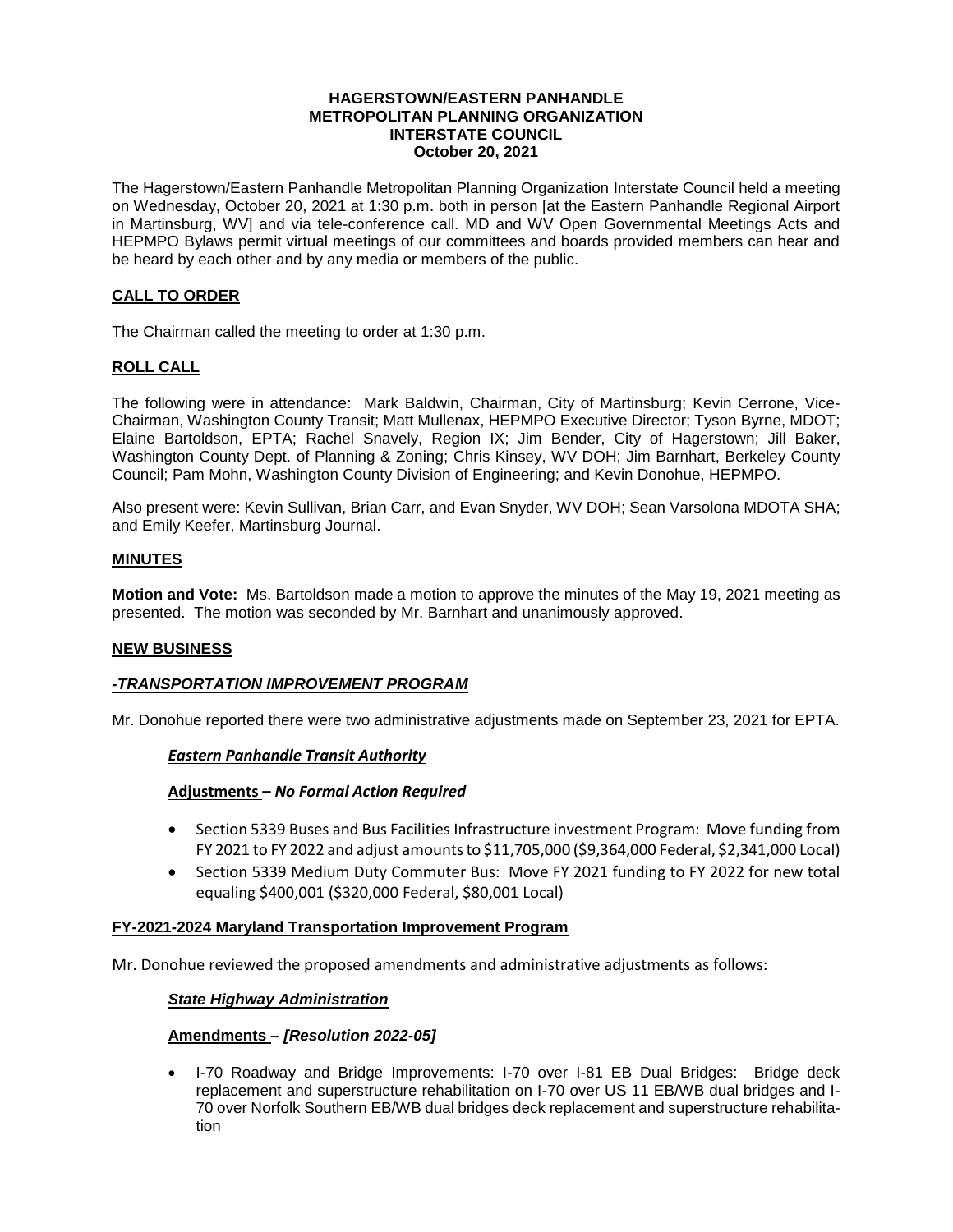- o *Change:* Adjust prior ENG to \$1,613,000 (State); Decrease ENG FY 2021 \$133,000 (\$80,000 Federal; \$53,000 State), FY 2022 \$235,000 (\$217,000 Federal; \$18,000 State); FY 2023 \$235,000 (\$217,000 Federal; \$18,000 State) and FY 2024 \$137,000 (\$5,000 Federal; \$132,000 State); Add ROW phases to FY 2021 \$6,000 (Federal), FY 2022 \$71,000 (Federal), and FY 2023 \$65,000 (Federal); Add CON – FY 2022 \$6,000 (Federal), FY 2023 \$8,000 (Federal) and FY 2024 (\$2,469,000 (Federal)
- US 522 Eastbound I-70 Bridge Replacement: Replacement of bridge 2109000 over eastbound I-70
	- o *Data:* ENG prior \$375,000 (State), FY 2021 \$63,000 (State), FY 2022 \$238,000 (\$216,000 Federal, \$22,000 State), FY 2023 \$286,000 (\$259,000 Federal, \$27,000 State) and FY 2024 \$214,000 (\$195,000 Federal, \$19,000 State)
- I-70 Crystal Falls Drive Bridges Replacement: Replacement of bridges 211353 and 2113504 over Crystal Falls Drive
	- o *Data:* ENG prior \$1,065,000 (State), FY 2021 \$267,000 (\$254,000 Federal; \$13,000 State), FY 2022 \$157,000 (\$149,000 Federal, \$8,000 State), FY 2023 \$157,000 (\$149,000 Federal, \$8,000 State) and \$104,000 (\$99,000 Federal, \$5,000 State); CON – FY 2023 \$20,000,000 (\$19,000,000 Federal; \$1,000,000 State) and FY 2024 \$5,000,000 (\$4,800,000 Federal, \$200,000 State)
- US 522 Eastbound I-70 Bridge Replacement: Replacement of bridges 2107603 and 2107604 over Creek Road
	- o *Data:* ENG prior \$247,000 (State), FY 2021 \$76,000 (State), FY 2022 \$213,000 (\$196,000 Federal, \$17,000 State), FY 2023 \$256,000 (\$235,000 Federal, \$21,000 State), and FY 2024 \$256,000 (\$235,000 Federal; \$21,000 State)

**Motion and Vote:** Mr. Barnhart made a motion to approve the Maryland TIP amendments as presented. The motion was seconded by Ms. Snavely and unanimously approved.

# **FY-2021-2024 West Virginia Transportation Improvement Program**

# *WVDOH – Berkeley County*

# **Amendments –** *[Resolution 2022-04]*

- Meadow Lane Traffic Signal: Install traffic signal and construct right turn lane
	- o *Data:* ROW FY 2022 \$40,000 (\$36,000 Federal, \$4,000 State); CON FY 2023 \$550,000 (\$495,000 Federal, \$55,000 State)

**Motion and Vote:** Mr. Cerrone made a motion to approve the proposed West Virginia TIP amendment as presented. The motion was seconded by Ms. Bartoldson and unanimously approved.

# **Adjustments** *– No formal action required*

- FY 23 DEPMPO: Highway planning and research
	- o *Data:* ENG FY 2021 \$330,000 \$264,000 Federal, \$66,000 State)
- Interstate Striping: Striping
	- o *Data:* ENG FY 2023 \$6,300,000 (State)
- SF Br Inspect: Bridge inspection by SF
	- o *Data:* ENG FY 2022 \$600,000 (\$240,000 Federal STBG, \$240,000 STBG-OFF, \$120,000 State), FY 2023 \$600,000 (\$240,000 Federal – STBG, \$240,000 STBG – OFF, \$120,000 State) and FY 2024 \$600,000 (\$240,000 Federal – STBG, \$240,000 STBG – OFF, \$120,000 State)
- SF Br Inspect Training: Bridge Inspection Training
	- o *Data:* ENG FY 2022 \$250,000 (\$200,000 Federal, \$50,000 State), FY 2023 \$250,000 (\$200,000 Federal, \$50,000 State) and FY 2024 \$250,000 (\$200,000 Federal, \$50,000 State)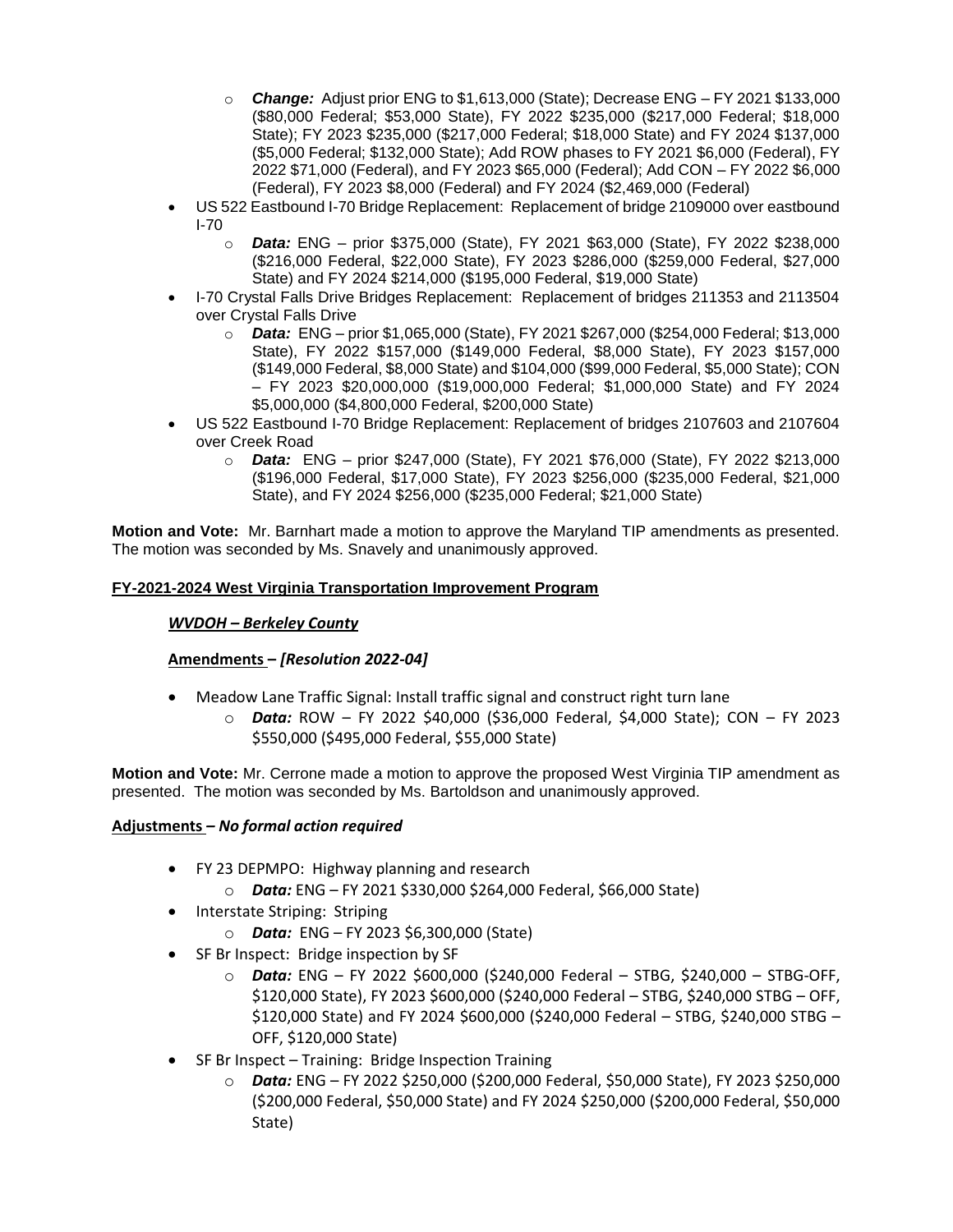- SF Br Inspect Statewide: Bridge inspection by SF
	- o *Data:* ENG FY 2022 \$200,000 (\$160,000 Federal, \$40,000 State), FY 2023 \$200,000 (\$160,000 Federal, \$40,000 State) and FY 2024 \$200,000 (\$160,000 Federal, \$40,000 State)
- Roadway Departure Assessment A: Improve roadway departures
	- o *Data:* CON FY 2023 \$1,076,000 (\$968,400 Federal, \$107,600 State)
- Roadway Departure Assessment B: Improve roadway departures
- o *Data:* CON FY 2023 \$895,000 (\$805,500 Federal, \$89,500 State)
- Roadway Departure Assessment C: Improve roadway departures
	- o *Data:* CON FY 2023 \$947,000 (\$852,300 Federal, \$94,700 State)
- Roadway Departure Assessment D: Improve roadway departures
	- o *Data:* CON FY 2023 \$876,000 (\$788,400 Federal; \$87,600 State)
	- Roadway Departure Assessment E: Improve roadway departures
		- o *Data:* CON FY 2023 \$713,000 (\$641,700 Federal, \$71,300 State)
- APD Striping: Striping
	- o *Data:* CON FY 2023 \$7,600,000 (Federal)
- Tabler Station I/C Improvements: Widen northbound and southbound ramps
	- o *Change:* Remove ROW FY 2022 \$100,000 (Federal)
- D-5 Recall Striping: Pavement marking (Paint);
	- o *Change:* Increase CON FY 2022 \$260,000 \$182,000 Federal, \$78,000 State), FY 2023 \$260,000 (\$182,000 Federal, \$78,000 State) and FY 2024 \$267,908 (\$187,535 Federal, \$80,373 State)
- Roadway Striping (D5): Install pavement markings
	- o *Change:* Increase and adjust contribution for CON prior \$2,210,485 (State) and FY 2022 \$2,432,000 (Federal)
- Hedgesville HS Bridge (GO Bond 2/3): Replace bridge
	- o *Change:* Move CON from FY 2021 to FY 2022 with same amount

# **WVDOH - Jefferson County**

# **Adjustments -** *No formal action required*

- US 340 I/C Augustine Avenue: Design study
	- o *Data:* ENG FY 2021 \$150,000 (\$120,000 Federal; \$30,000 State)
- Shepherdstown Bike Path: Development and construction of a multi-use path adjacent to Shepherdstown Pike
	- o *Change:* Move CON from FY 2022 to FY 2023 with increased amounts totaling \$1,532,100 (\$416,600 Federal – TAP, \$850,400 Federal – NRT, \$265,100 Local)
- US 340 Rock Slide Investigation: Investigation and repair of land slide
	- o *Change:* Adjust ROW FY 2022 to \$40,000 (\$32,000 Federal, \$8,000 State)
- Ranson 5<sup>th</sup> Avenue Complete Street: Sidewalk construction, on-street parking improvements and pedestrian accessibility
	- o *Change:* Move ENG from FY 2021 to FY 2022 and change contributions to \$62,500 (\$50,000 Federal; \$12,500 Local)
- Harpers Ferry High Street: Design and construct sidewalks
	- o *Change:* Move CON from FY 2021 to FY 2022 with same amounts
- Charles Town Augustine Avenue: Design and plan a shared bike/pedestrian path
	- o *Change:* Move ENG from FY 2021 to FY 2022 and change contributions to \$120,000 (\$96,000 Federal, \$24,000 Local)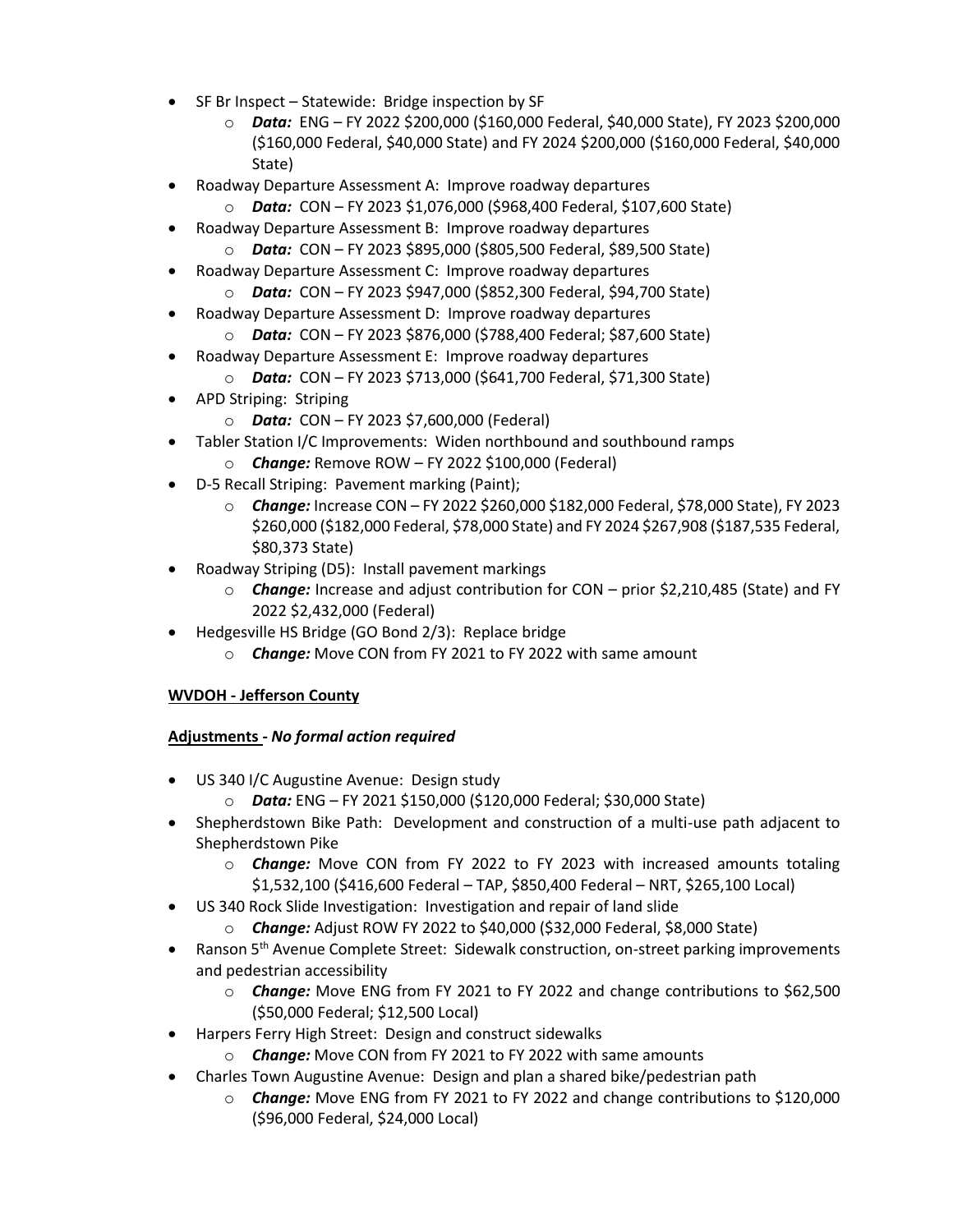- Flowing Springs Park Trail: Design and construct trail
	- o *Change:* Move ENG from FY 2021 to FY 2022 and change contributions to \$80,000 (\$64,000 Federal; \$16,000 Local). Move CON from FY 2021 to FY 2022 with same amounts
- Armory Canal Trail: Design and construct trail
	- o *Change:* Move ENG from FY 2021 to FY 2022 with same amounts. Move CON from FY 2021 to FY 2022 and change contributions to \$481,486 (\$385,188 Federal, \$96,298 Local)
- MARC Strategic Ridership: Plan preparation/improvement
	- o *Change:* Move CON from FY 2021 to FY 2022 with same amounts
- Daniel Road: Roadway realignment
	- o *Change:* Move ENG from FY 2021 to FY 2022 with same amounts
- Evitts Creek Br/Bloomery (GO Bond 2/3): Replace bridge and drainage structure o *Change:* Move CON from FY 2021 to FY 2022 with same amounts
- West Washington Street: Design sidewalk
	- o *Change:* Move ENG from FY 2021 to FY 2022 with same amounts

# **Eastern Panhandle Transit Authority Asset Management Performance Measures**

Mr. Donohue stated that EPTA has finalized their FY 2022 targets for transit asset management. He briefly reviewed the report. Staff will be incorporating these new targets into the TIP.

# **West Virginia Highway Safety Performance Measures [Resolution 2022-06]**

Mr. Mullenax reported that West Virginia has finalized their highway safety performance measure targets for FY 2022. He noted that in the latest 2020 safety performance target year, the HEPMPO has failed to meet the regional Strategic Highway Safety Plan goals for any of the following performance measures: fatality, serious injury, fatality rate, serious injury rate and non-motorized serious injury or fatality rate. In addition, the MPO's safety performance has declined from meeting or making significant progress in 4 of the 5 goals in 2019 to only 2 of the 5 goals in 2020.

Mr. Mullenax stated that staff recommends adopting West Virginia's new highway safety targets; however, he has drafted a letter to Secretary Wriston urging the WV DOT to consider additional HSIP funding for priority corridors and intersections that have been identified in the HEPMPO 2019 Regional Traffic Safety Study. These funds could help to improve safety measures in Berkeley and Jefferson counties. Members of the TAC expressed their support of sending the letter to Secretary Wriston.

**Motion and Vote:** Ms. Bartoldson made a motion to approve the West Virginia Highway Safety Performance Measures as presented. The motion was seconded by Ms. Mohn and unanimously approved.

**Motion and Vote:** Mr. Barnhart made a motion to send a letter to Secretary Wriston as discussed. The motion was seconded by Ms. Snavely and unanimously approved.

# *-LONG RANGE TRANSPORTATION PLAN*

# **Long Range Transportation Plan Update**

Mr. Mullenax reported that our consultants are in the process of updating the travel demand model and projects list. Staff and the consultants met with local planning, engineering and EDA staff to discuss planned and potential development in the area, including possible impacts to the existing transportation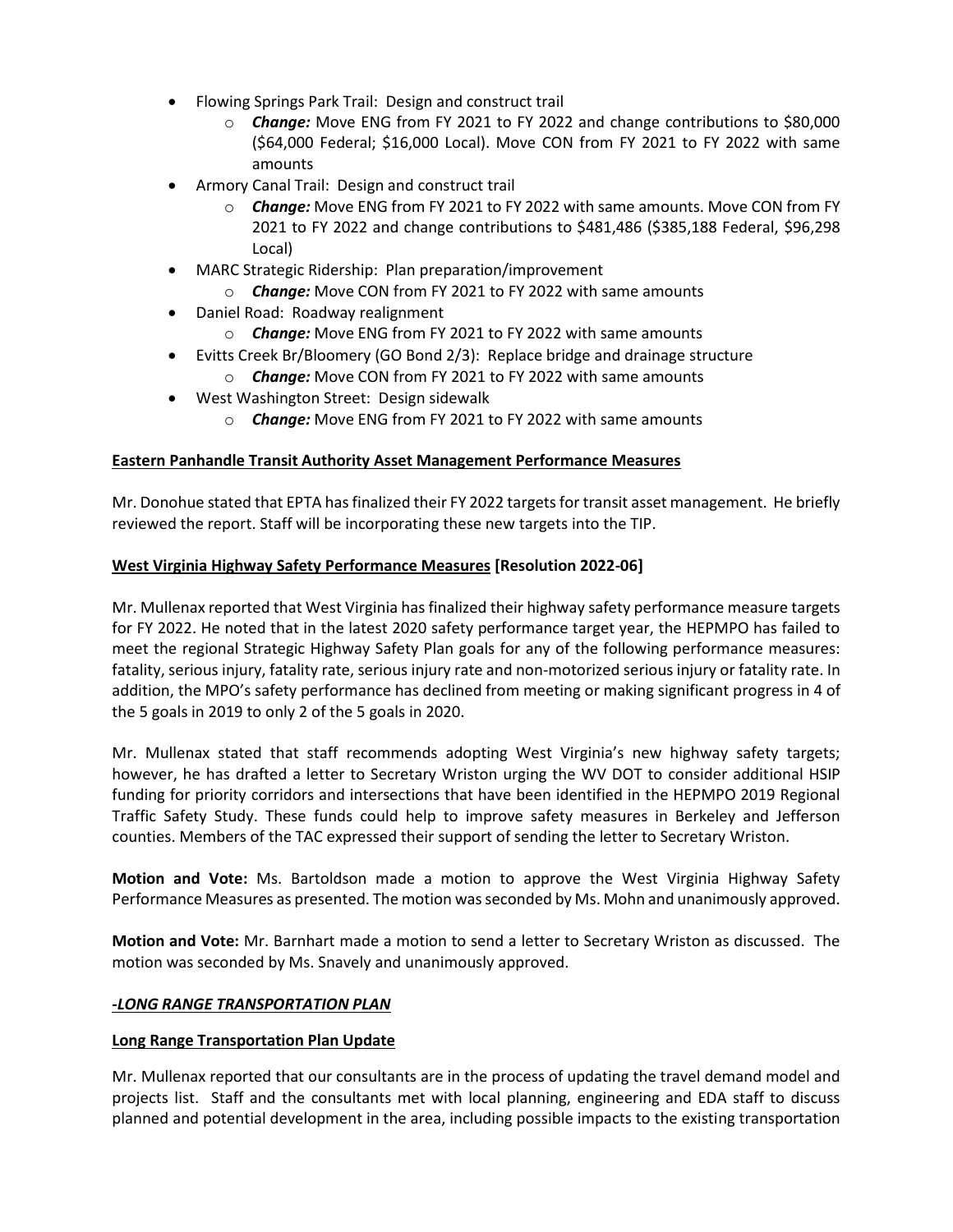network. We are currently conducting a survey of freight stakeholders which focuses on infrastructure improvements and various freight issues. Our consultant is developing a data repository website which will be available to the public. Mr. Mullenax briefly reviewed a draft site which includes the existing transportation network, population and growth data, regional employment trends, environmental justice, projected trends, traffic congestion information, etc. This site should be completed in the next few weeks.

# **Dual Highway Speed Management Study**

Mr. Mullenax stated that our consultants completed traffic and pedestrian data collection in mid-Sept. Staff has received and mapped crash data along the study corridor. The DOT crash analysis designates the study corridor from Cannon Avenue to Cleveland Avenue with fatal, injury, pedestrian and total crash numbers above the State average. A field workshop with State and local stakeholders is scheduled for later in the month. A draft study should be completed with a public hearing anticipated in February 2022.

# **EPTA Commuter Bus Service Implementation Plan**

Mr. Mullenax announced that a kick-off meeting was held with State and local partners for this project. Our consultants are in the process of reviewing the demand analysis, researching the interstate MOUs that would be needed, and developing a marketing plan. Staff is continuing to provide technical assistance to EPTA and the WV Division of Public Transit (WVDPT). WVDPT has secured funding for two medium duty commuter buses. A draft plan is anticipated in February with a public meeting to be held in March 2022. The Plan proposes a PILOT commuter service starting in FY 2023 from Martinsburg to Ranson/Charles Town to Ashburn, VA.

# *-ORGANIZATIONAL ADMINISTRATION*

# **FY 2022 Unified Planning Work Program Revision [Resolution 2022-07]**

Mr. Mullenax explained that the purpose of the proposed revision is to account for \$70,000 in unspent funding from FY 21 by our consultants on the Long Range Transportation Plan update. Ms. Baker and Mr. Mullenax presented a budget amendment request to the Board of County Commissioners of Washington County, MD on September 28<sup>th</sup>, which was approved. The proposed changes, shown on pages 16 and 29 of the UPWP, were discussed with MDOT and WVDOT respectively. The proposed revision was advertised for public comment from September 18<sup>th</sup> to October 19<sup>th</sup>; no comments were received. Revising the budget to account for unspent funds will allow the LRTP Scope of Work not to be reduced. Staff has reviewed the proposed UPWP Revision and recommends approval by the Interstate Council.

**Motion and Vote:** Mr. Byrne made a motion to approve the proposed revision as presented. The motion was seconded by Ms. Bartoldson and unanimously approved.

# **Title VI Plan Update**

Mr. Mullenax reported that a kick-off meeting was held with MDOT and WVDOT to review the current plan and discuss the update process. Staff and the consultant have acquired the latest Census data. The consultant is currently conducting new disparate impact analysis and updating outreach efforts over the past three years. The draft plan should be available for public review and comment in November. Staff anticipates the draft plan to be considered by the Interstate Council at the January 2022 meeting.

# **Public Participation Plan Update**

Mr. Mullenax noted that our current PPP was approved in May 2019. The Plan recommends a review of our procedures every three years. As part of the LRTP update, we have been able to utilize our consultants to perform a full search engine optimization and accessibility review of our website. Staff has begun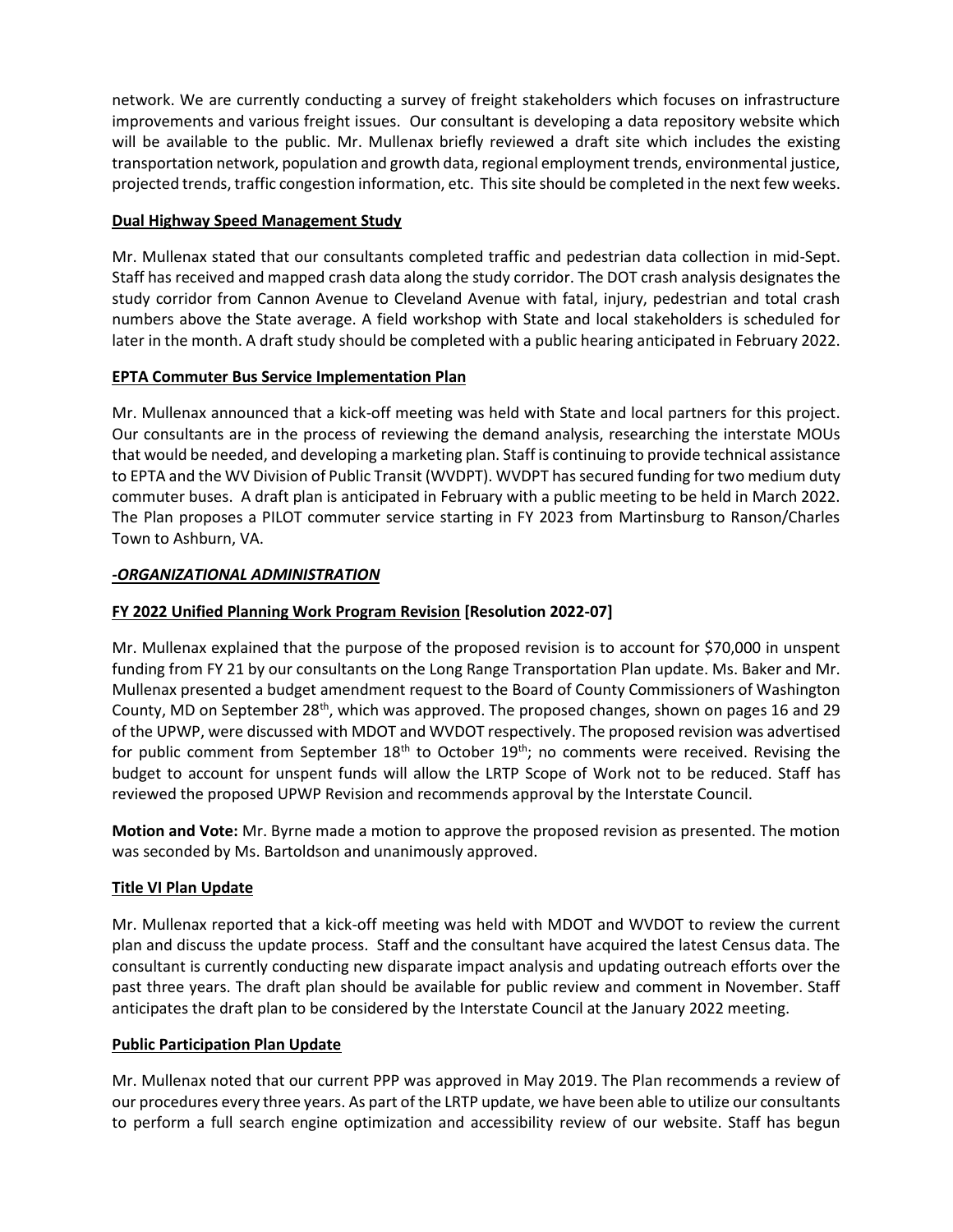preparing updates and will present them to the Interstate Council for approval following a public comment period in March 2022.

# **Financial Status Update**

Ms. Baker reported that during the 1<sup>st</sup> quarter of FY 2022, we spent approximately \$123,500. The majority of these funds were spent for consulting services, which includes special studies and the Long Range Transportation Plan Update, and administrative costs.

# **Director's Report**

Mr. Mullenax gave a brief update on the following:

- The annual MDOT tour was held in Hagerstown a few weeks ago. The MPO made a presentation on its TSMO Plan. There was a lot of discussion regarding I-81 improvements.
- There is currently no news on the Federal authorization of new surface transportation bill.
- The Dual Highway Sidewalk Phase 2 project from Eastern Boulevard to All Start Court is going to be funded using HSIP funds.
- District 6 has requested design funds for the top 5 of the 8 priority signals in downtown Hagerstown.
- The EPTA Transit Center RFQ is currently out bid for an A & E firm. Kevin continues to work with EPTA on its Wayfinding project.
- The WV 45 widening project bids will close in mid-November. Also, Mr. Mullenax believes that WV DOT is preparing an interchange modification report, which is required when any part of an interstate system is to be realigned. WVDOT is considering the possible realignment of the northbound Exit 12 ramp.
- West Virginia will tentatively start its TSMO plan in January.
- Staff will begin developing a new TIP in January for FY 2023-2026. A draft will be presented in March 2022.
- An election of officers will be held at the January 2022 meeting.
- Route 9 Planning & Environmental Linkage Study update This study was completed this past summer. Six corridors were considered as well as a no-build option and an option focusing on the existing right-of-way on Route 9 W to Berkeley springs. The State will continue to focus on improvements in existing right-of-way and once then new infrastructure bill is passed, the State will consider funding to move ahead with one of the corridors. No corridors have been selected and none have been eliminated.

# *-OTHER BUSINESS*

# **Public Comment**

There were no citizens present.

# **Future Meetings**

The next scheduled meeting of the Interstate Council is Wednesday, January 19, 2022 at 1:30 p.m. This meeting will be held in person, with a call-in option, at the Eastern West Virginia Regional Airport in Martinsburg, WV.